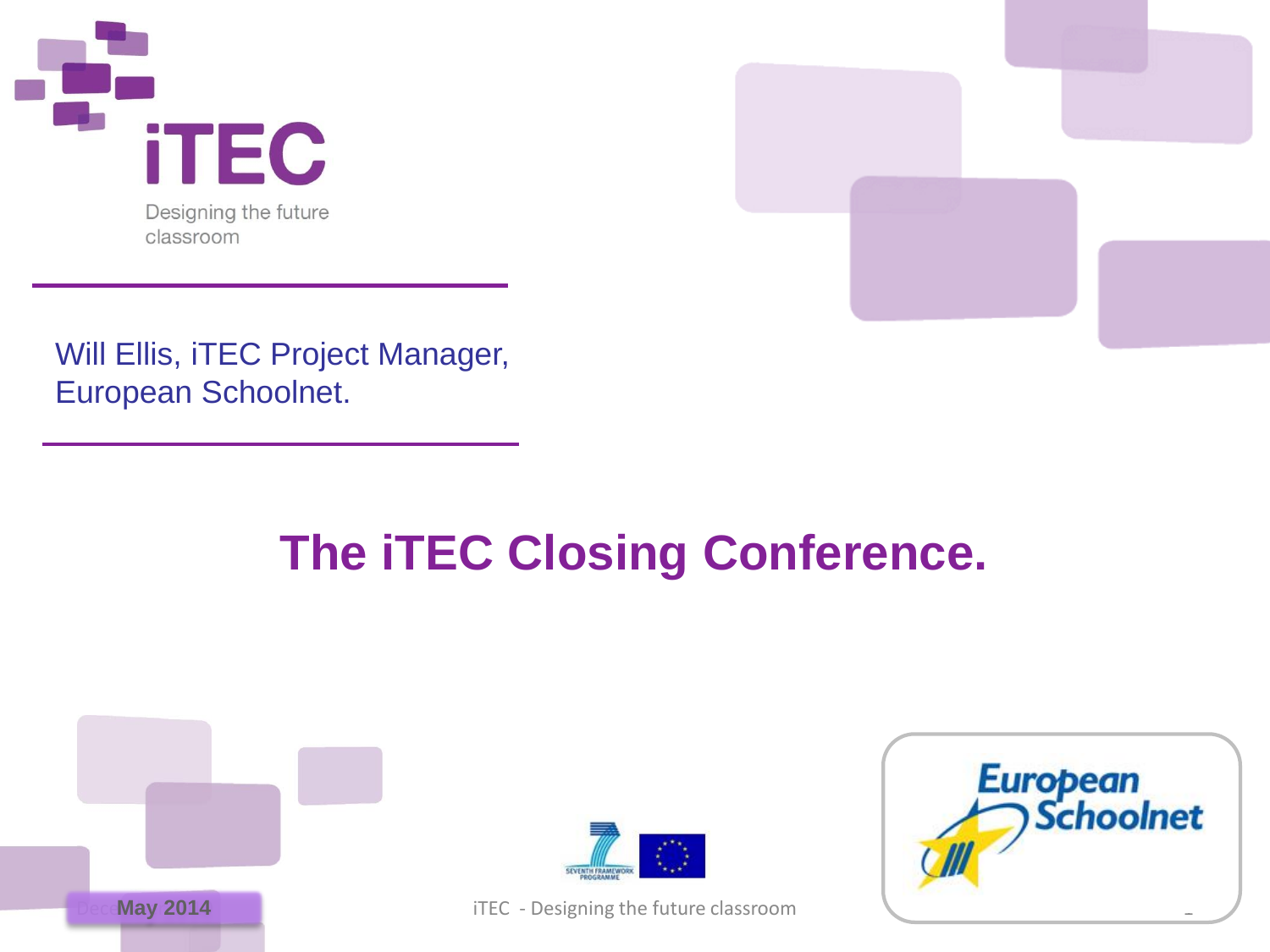#### **4 years, 27 partners +**



#### **Realistic but innovative Future Classroom scenarios**



A Breath of Fresh Air **Outdoor Study Project** 

### **Engaging technologies**



#### **2400 + Classroom pilots, 17 countries 17** countries





#### **Inspiring Learning Activities**



# **learning** a positive impact on students'



**May 2014 May 2014 iTEC** - Designing the future classroom 2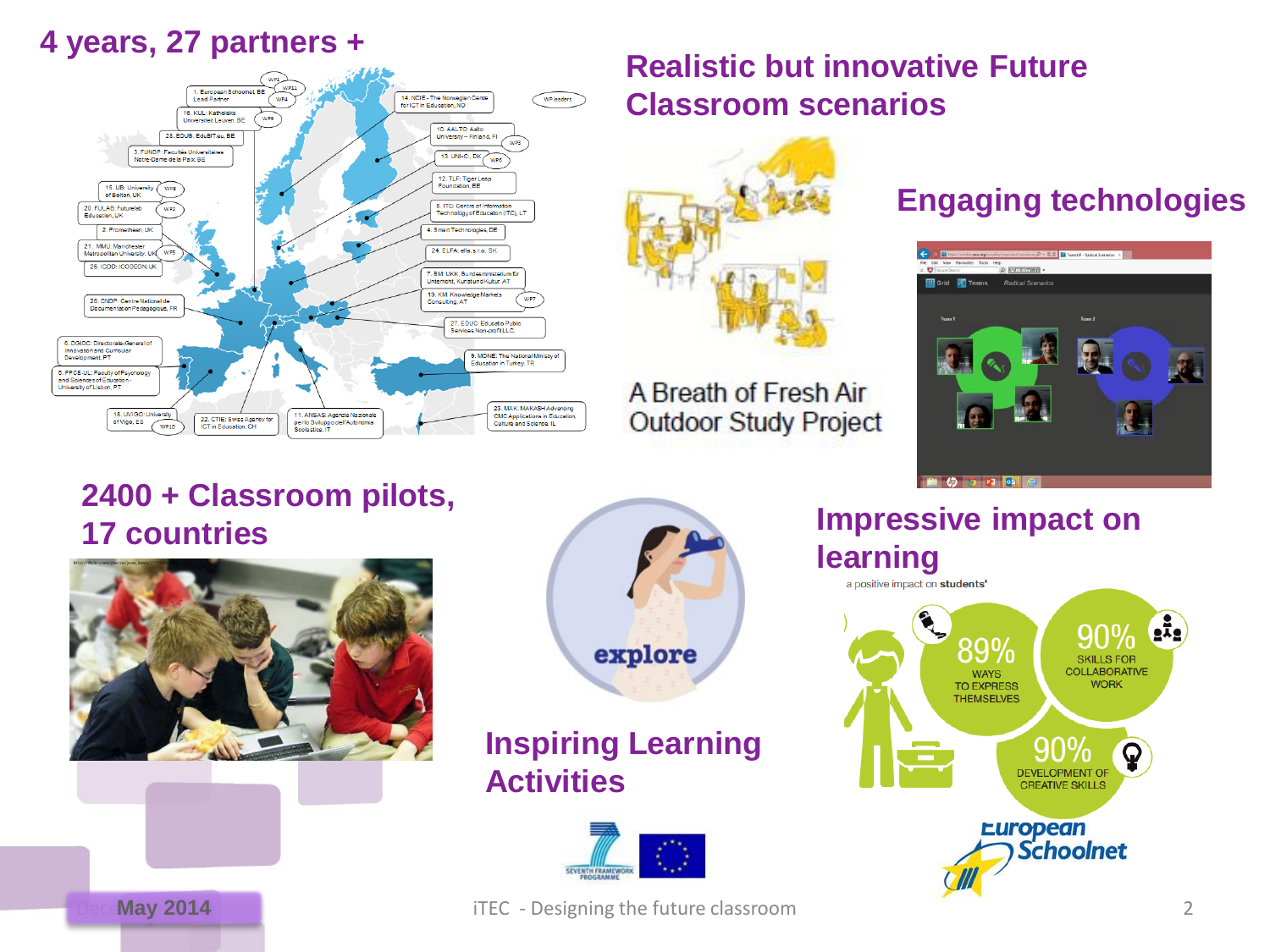#### **The Future Classroom Toolkit**



#### **The Future Classroom Lab**





### **European Schoolnet Academy**

Welcome to the European Schoolnet Academy







**May 2014 May 2014 iTEC** - Designing the future classroom 3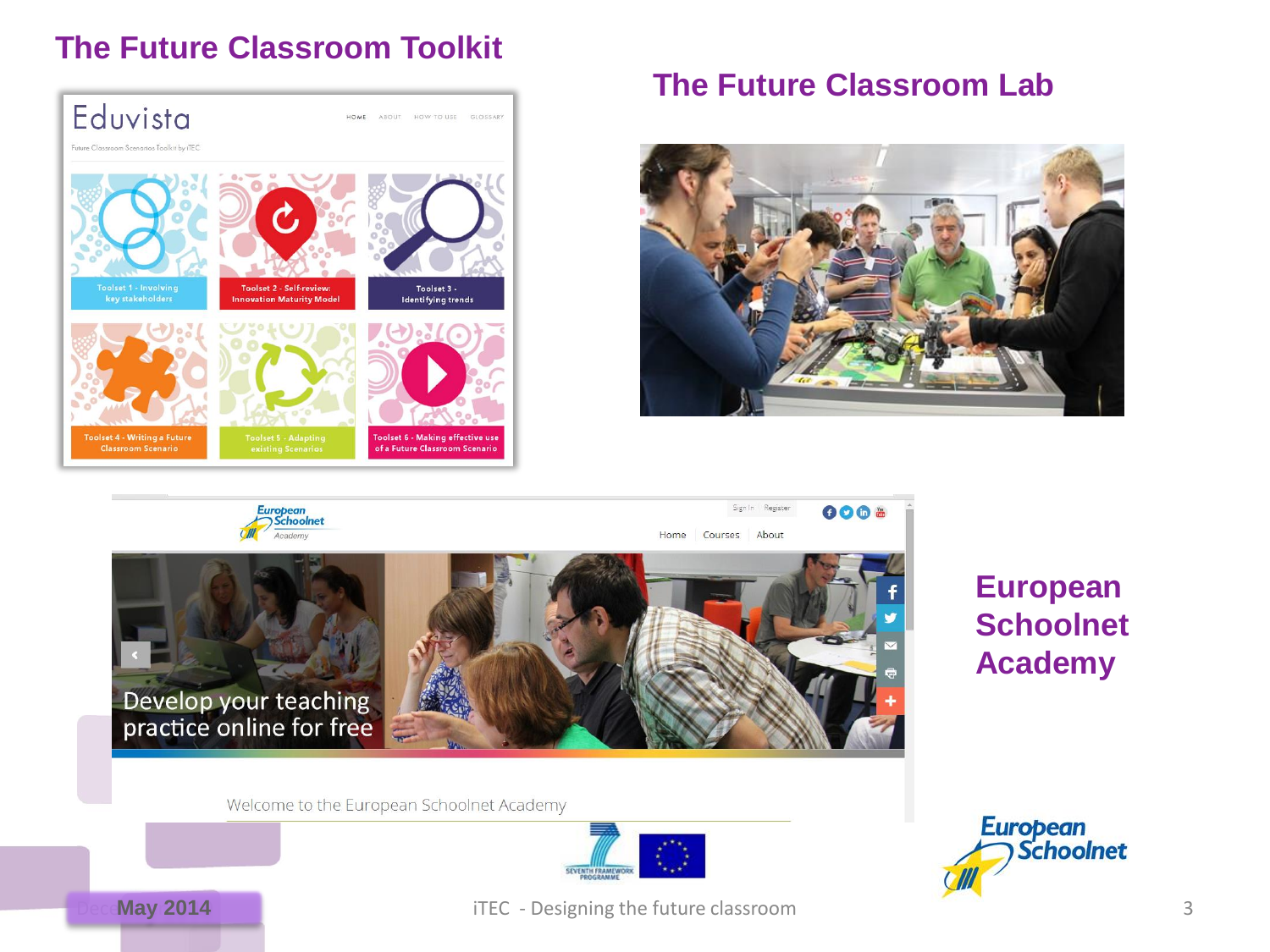## **Dr. Eduardo Marçal Grilo, Chair of the iTEC High Level Group**

Member of the Board of Trustees of the Calouste Gulbenkian Foundation, a Portuguese private institution that develops and supports projects and initiatives in the fields of Education, Science, Health and Human Development and Fine Arts.

Consultant for the World Bank in the area of Education

Minister of Education of Portugal and from 2004 to 2010 - a member of the Board of the United Nations University.

Director-General for Higher Education and President of the National Council for Education, in Portugal.





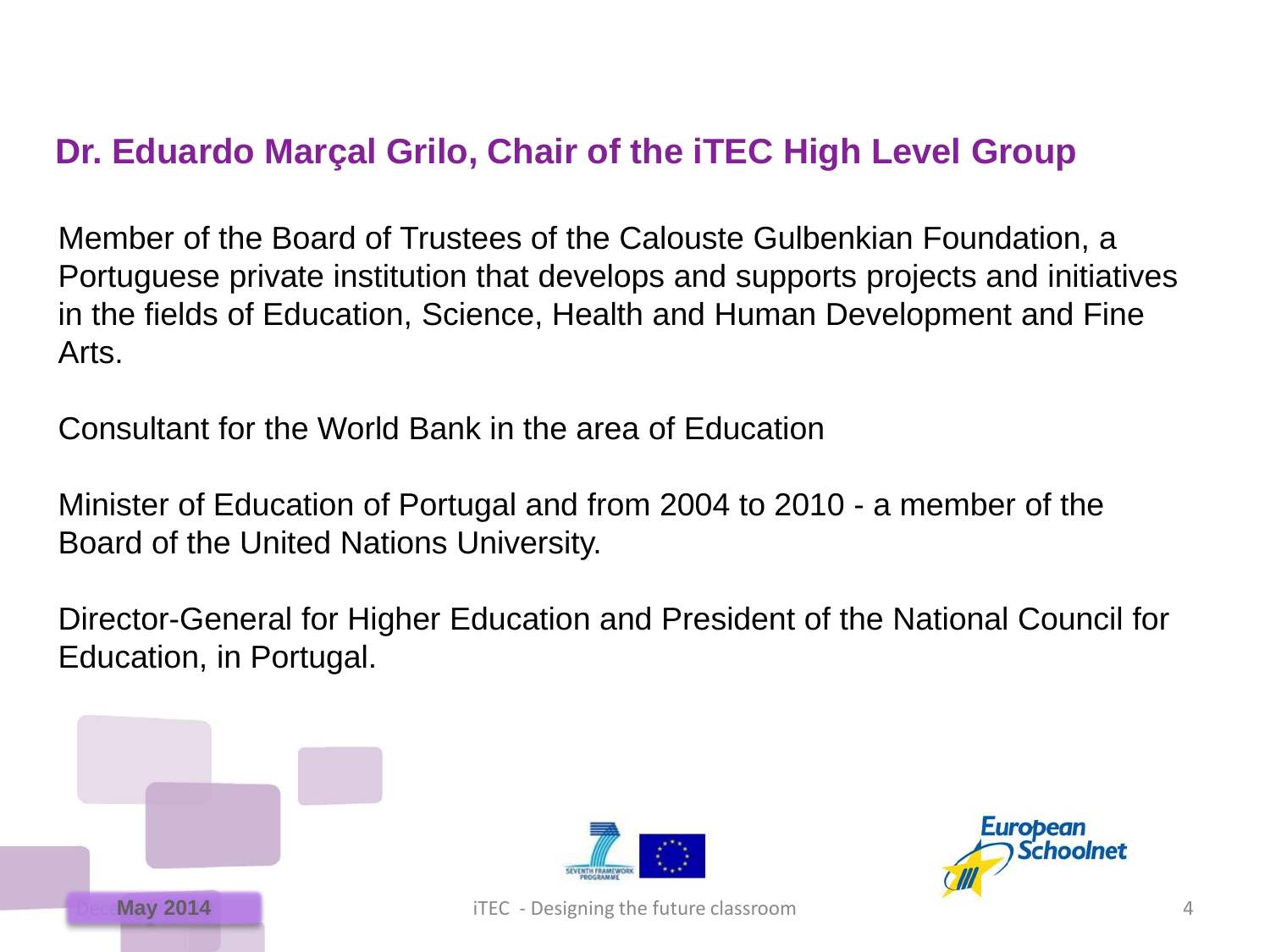# **Classroom Pilots**





## **Sven Olaf Brekke, Headmaster at Odda Ungdomskole (Secondary School), Norway**

## **Kerry Shoebridge, iTEC Teacher and Ambassador, UK**







**May 2014 May 2014 iTEC** - Designing the future classroom 5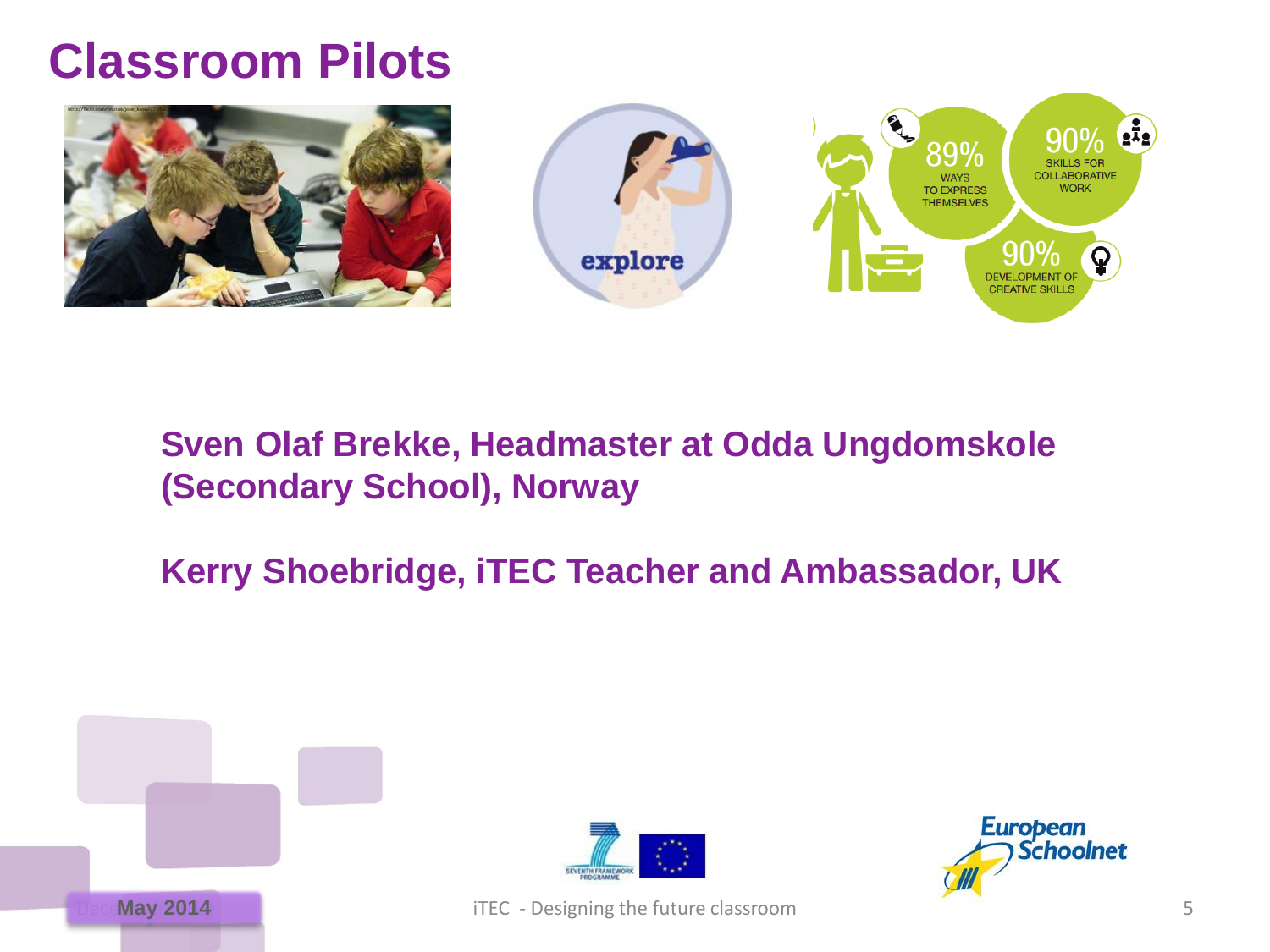### **Toolkits, Training, Communities and Ambassadors**



Initial Teacher Education, **Martin Sillaots**, iTEC NC, Tallinn University, Estonia

Pedagogical toolkits, **Taru Koskinen**, teacher, Finland

Teacher collaboration community, **Fernando Rui Campos**, iTEC NC, DGE Portugal

The Future Classroom in national strategy, **András Bakos**, Head of Development, Educatio, Hungary